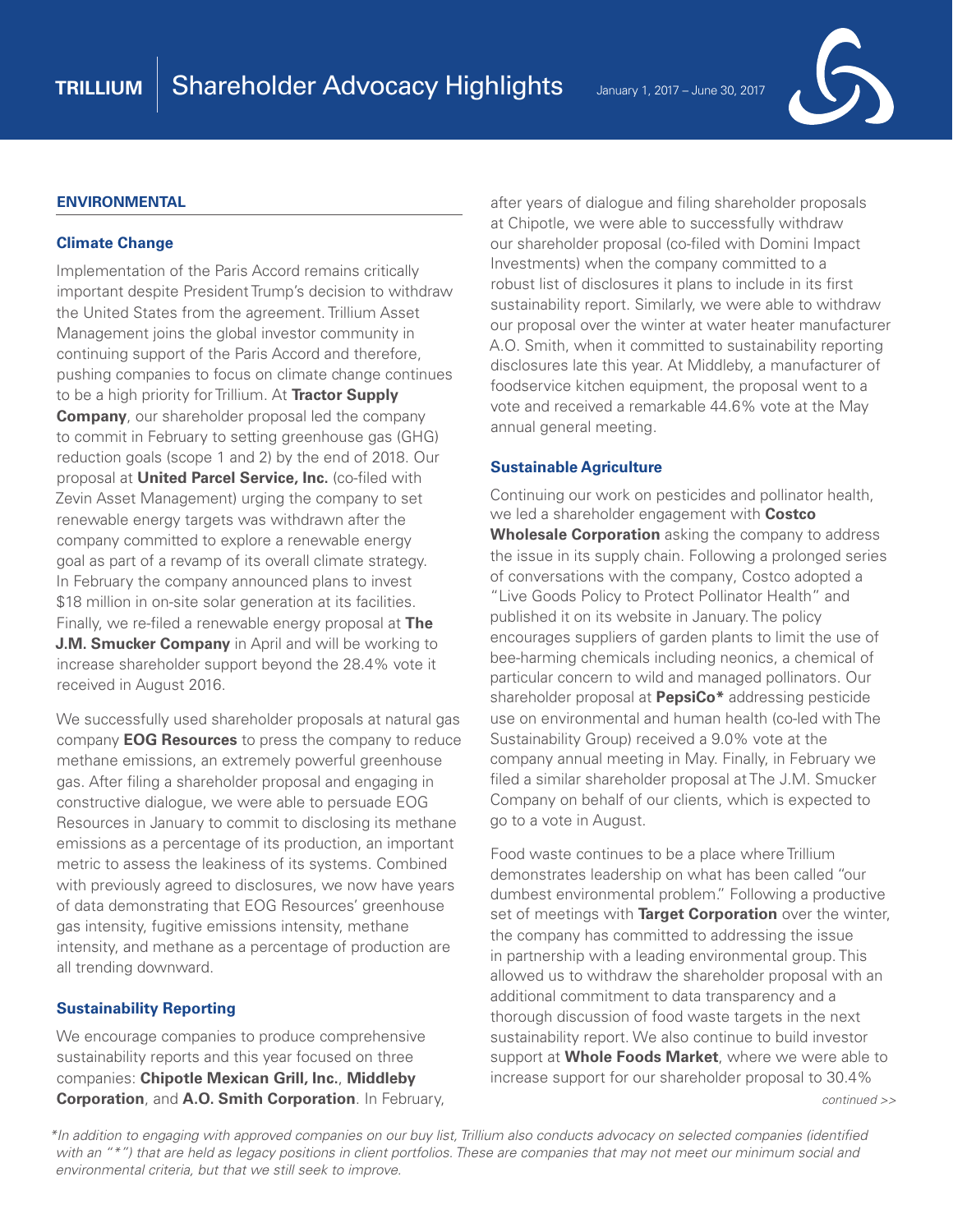in February, up from 28.0% last year. [Our paper](http://www.trilliuminvest.com/wp-content/uploads/2017/04/Assessing-Corporate-Performance-on-Food-Waste-Reduction.pdf) with the Natural Resources Defense Council on food waste published in April has provided the industry a road map for how to take action on this issue.

#### **SOCIAL**

#### **Workplace Diversity**

Research indicates that a diverse and inclusive workforce with strong family-friendly policies is good for business. As a 2015 report from McKinsey and Company illustrates, "Companies in the top quartile for racial and ethnic diversity are 35 percent more likely to have financial returns above their respective national industry medians."1 Employees are paying more attention to these issues and expect companies to take a proactive approach to fostering an inclusive workplace. For these and related social and financial reasons, we filed shareholder proposals with **F5 Networks, PNC Financial Services Group Inc.**, **Fifth Third Bancorp**, **Aflac Incorporated**, **T. Rowe Price Group Inc.**, **The Travelers Companies, Inc.**, **Jones Lang LaSalle Incorporated**, and **First Republic Bank** asking the companies to publish their EEO-1 data and to disclose more information on their diversity programs and policies. Throughout the spring we have been able to successfully withdraw proposals at F5 Networks, Jones Lang LaSalle, Fifth Third, and Aflac as these companies agreed to expand disclosure around diversity policies and programs and to release annual workforce diversity data. The remainder of the proposals will be going to a vote shortly or have gone to a vote, with strong results such as the 36.8% vote at T. Rowe Price Group in April, a 32.8% vote at First Republic Bank in May, and a 36.4% vote at Travelers also in May.

### **LGBT Equality**

Continuing our decades-long work on corporate LGBT nondiscrimination policies, we have successfully engaged **EOG Resources, Verisk Analytics**, and **Dentsply Sirona, Inc**. In February, as requested in our shareholder proposal, Verisk finalized changes to its equal employment opportunity (EEO) policy after committing to revise its Code of Business Conduct and Ethics to include discrimination protections based on sexual orientation and gender identity. EOG Resources and Dentsply Sirona also updated their nondiscrimination policies to cover transgendered employees.

Combined, these companies employ over 35,000 people, all of whom benefit from an inclusive workplace.

In March, we were able to withdraw our shareholder proposal at **BlackRock, Inc.\*** on the risks associated with the nation's largest asset manager not voting its trillions in assets in support of LGBT non-discrimination policies. The withdrawal came after the company, with input from Trillium, issued its 2017-2018 engagement priorities, which recognize the importance of an inclusive workplace and indicates that BlackRock's long standing resistance to supporting LGBT non-discrimination proposals may be finally coming to an end.

In February, Trillium and the New York City Comptroller led a group of \$11 trillion in assets to speak against the proposed "bathroom bill" in Texas, Senate Bill 6. This was one of the largest collections of investors speaking with a unified voice on any issue. Our [CNN op-ed](http://www.cnn.com/2017/03/07/opinions/discrimination-bad-for-business-stringer-patsky-opinion/index.html) co-authored with the New York City Comptroller regarding Texas Senate Bill 6 reached thousands of readers and helped slow the legislation.

#### **Indigenous Peoples**

On the issue of Indigenous Peoples' rights and the Dakota Access Pipeline, we were honored to work with the Oneida Tribe of Indians of Wisconsin, the New York State Common Retirement Fund, and the Unitarian Universalist Association on a shareholder proposal at **Marathon Petroleum Corp.** asking the company to reexamine its human rights policies and practices. The proposal at Marathon Petroleum, a 9% owner of the pipeline, received a very strong 35.2% vote in April. The Dakota Access Pipeline is one leading example of the risks associated with controversial, high-profile fossil fuel projects. Financial institutions that back the companies behind such projects are also subject to significant risks. As such, Trillium filed a proposal at **Bank of America Corporation** that started an insightful (and on-going) discussion around the bank's financing of the companies behind the fossil fuel projects that pose the greatest environmental and social risks.

#### **GOVERNANCE**

#### **Board Oversight**

Recognizing the growing emphasis on board oversight of management and seeking to address our growing concern about product quality and safety, we filed shareholder proposals late last year at medical device manufacturing company, **Zimmer Biomet Holdings, Inc.** and pharmaceutical company **Merck & Co., Inc**. After numerous dialogues with leadership at Zimmer Biomet the Board agreed to take a number of important

<sup>1.</sup> Hunt, V., Layton, D., Prince, S. "Why diversity matters," McKinsey & Company. 2014. Retrieved from [http://www.mckinsey.com/business](http://www.mckinsey.com/business-functions/organization/our-insights/why-diversity-matters)[functions/organization/our-insights/why-diversity-matters](http://www.mckinsey.com/business-functions/organization/our-insights/why-diversity-matters)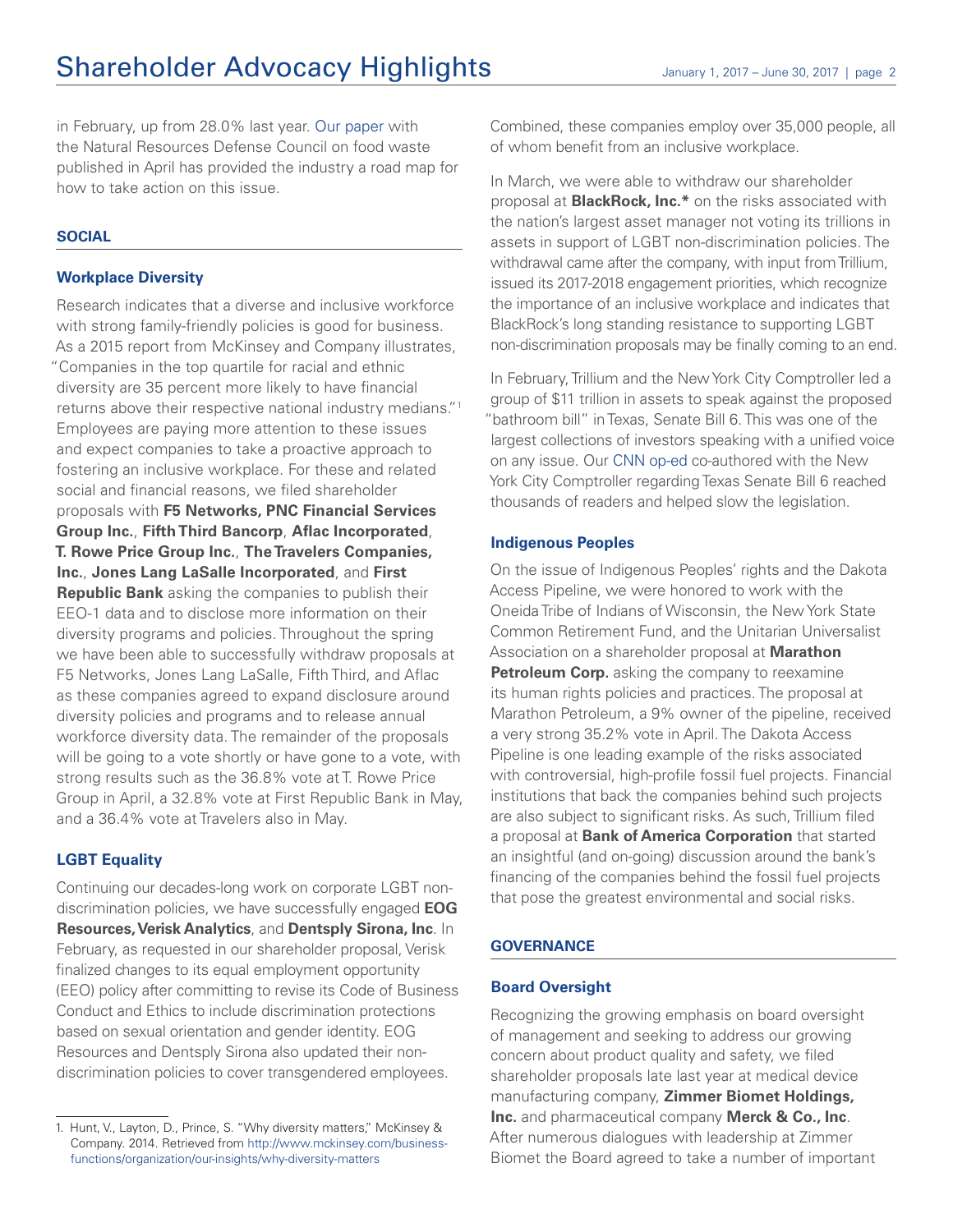# Shareholder Advocacy Highlights January 1, 2017 – June 30, 2017 | page 3

## **2016–2017 Trillium Shareholder Resolutions Filed**

|                   | <b>COMPANY</b>                    | <b>TOPIC</b>                   | <b>RESULT</b>                                                                                                                                                                  | <b>LEAD FILER</b>                                  |
|-------------------|-----------------------------------|--------------------------------|--------------------------------------------------------------------------------------------------------------------------------------------------------------------------------|----------------------------------------------------|
| ENVIRONMENT       | Middleby Corporation              | Environmental sustainability   | 44.6%                                                                                                                                                                          | Trillium                                           |
|                   | Costco Wholesale Corporation      | Food Waste                     | Successfully withdrawn — commitment to improve reporting and continue<br>dialogue on the issue                                                                                 | Trillium (co-led with<br>Green Century)            |
|                   | Whole Foods Market                | Food Waste                     | 30.4%                                                                                                                                                                          | Trillium                                           |
|                   | <b>Target Corporation</b>         | Food Waste                     | Successfully withdrawn - commitment to expanding food waste related<br>disclosures in its 2017 Corporate Social Responsibility Report                                          | Trillium                                           |
|                   | Bank of America Corporation       | Fossil Fuel Financing          | Successfully withdrawn - commitment to continue substantive dialogue on<br>this issue                                                                                          | Trillium                                           |
|                   | A.O. Smith Corporation            | <b>GHG Emissions</b>           | Successfully withdrawn - commitment to update and expand sustainability<br>reporting in 2017                                                                                   | Trillium                                           |
|                   | Tractor Supply Company            | <b>GHG Emissions</b>           | Successfully withdrawn - commitment to set company-wide GHG reduction<br>goals by the end of 2018                                                                              | Trillium                                           |
|                   | Verizon Communications Inc.       | <b>GHG Emissions</b>           | 15.0%                                                                                                                                                                          | Trillium                                           |
|                   | <b>EOG Resources</b>              | Methane Emissions              | Successfully withdrawn - commitment to improve its methane emissions<br>disclosures                                                                                            | Trillium                                           |
|                   | PepsiCo*                          | Pollinator Protection          | 9.1%                                                                                                                                                                           | Trillium (co-led with the<br>Sustainability Group) |
|                   | The J.M. Smucker Company          | Renewable Energy               | 28.4%                                                                                                                                                                          | Trillium                                           |
|                   | United Parcel Service, Inc.       | Renewable Energy               | Successfully withdrawn — commitment to explore renewable energy goals<br>for facilities and to join a group of investors in an intensive dialogue on climate<br>change in 2017 | Zevin Asset Management                             |
|                   | Chipotle Mexican Grill, Inc.      | Sustainability Reporting       | Successfully withdrawn - commitment to issue first sustainability report in 2017                                                                                               | Domini Impact Investments                          |
| SOCIAL            | Marathon Petroleum Corp.          | Environment & Human Rights     | 35.2%                                                                                                                                                                          | Oneida Elder Trust                                 |
|                   | The J.M. Smucker Company          | Human Rights                   | Successfully withdrawn - commitment to improve social compliance program                                                                                                       | Trillium                                           |
|                   | Verisk Analytics, Inc.            | <b>LGBT</b> Non-discrimination | Successfully withdrawn - revised Code of Business Conduct and Ethics to<br>include gender identity                                                                             | Trillium                                           |
|                   | <b>EOG Resources Inc.</b>         | <b>LGBT</b> Non-discrimination | Successfully withdrawn - commitment to include gender identity in non-<br>discrimination workplace policies                                                                    | Trillium                                           |
|                   | Dentsply Sirona Inc.              | <b>LGBT</b> Non-discrimination | Successfully withdrawn - revised equal employment opportunity policy to<br>include protections based on gender identity and expression                                         | Trillium                                           |
|                   | Chipotle Mexican Grill, Inc.      | Minimum Wage Reform            | Successfully withdrawn - commitment to issue statement on its position on<br>public policy issues, including minimum wage policy                                               | Trillium                                           |
|                   | Home Depot Inc.                   | Minimum Wage Reform            | Omitted by SEC                                                                                                                                                                 | Trillium                                           |
|                   | The TJX Companies, Inc.           | Minimum Wage Reform            | Omitted by SEC                                                                                                                                                                 | Trillium                                           |
|                   | <b>CVS Health Corporation</b>     | Minimum Wage Reform            | Omitted by SEC                                                                                                                                                                 | Zevin Asset Management                             |
|                   | FedEx Corporation*                | <b>NFL Team Controversy</b>    | Omitted by SEC                                                                                                                                                                 | Oneida Tribe of Indians<br>of Wisconsin            |
|                   | Verizon Communications Inc.       | Privacy & Data Security        | Omitted by SEC                                                                                                                                                                 | Trillium                                           |
|                   | Merck & Co., Inc.                 | Product Quality and Safety     | 6.8%                                                                                                                                                                           | Trillium                                           |
|                   | Zimmer Biomet Holdings, Inc.      | Product Quality and Safety     | Successfully withdrawn - commitment to set up Board Committee for product<br>quality and safety, and prioritize and report on these issues                                     | Trillium                                           |
|                   | Visa Inc.                         | <b>Workplace Diversity</b>     | Successfully withdrawn - commitment to disclose EEO-1 data and action plans<br>to improve diversity and inclusion outcomes                                                     | Trillium                                           |
|                   | F5 Networks                       | <b>Workplace Diversity</b>     | Successfully withdrawn - commitment to disclose EEO-1 data, and action<br>plans to improve diversity and inclusion outcomes                                                    | Trillium                                           |
|                   | Fifth Third Bank                  | <b>Workplace Diversity</b>     | Successfully withdrawn - commitment to expand workforce diversity reporting                                                                                                    | Trillium                                           |
|                   | T. Rowe Price                     | <b>Workplace Diversity</b>     | 36.8%                                                                                                                                                                          | Trillium                                           |
|                   | <b>Travelers Companies</b>        | <b>Workplace Diversity</b>     | 36.4%                                                                                                                                                                          | Trillium                                           |
|                   | Aflac                             | <b>Workplace Diversity</b>     | Successfully withdrawn - commitment to disclosing comprehensive workplace<br>diversity data                                                                                    | Trillium                                           |
|                   | JLL                               | <b>Workplace Diversity</b>     | Successfully withdrawn - commitment to disclose annual EEO-1 data                                                                                                              | Trillium                                           |
|                   | <b>PNC Financial Services</b>     | <b>Workplace Diversity</b>     | 11.1%                                                                                                                                                                          | Trillium                                           |
|                   | First Republic Bank               | <b>Workplace Diversity</b>     | 32.8%                                                                                                                                                                          | Trillium                                           |
| <b>GOVERNANCE</b> | Dentsply Sirona Inc.              | <b>Board Diversity</b>         | Successfully withdrawn - commitment to strengthen corporate governance<br>documents to board diversity inclusive of ethnicity, race, and gender                                | Trillium                                           |
|                   | Xilinx                            | <b>Board Diversity</b>         | Successfully withdrawn - commitment to strengthen corporate governance<br>documents to board diversity inclusive of ethnicity, race, and gender                                | Trillium                                           |
|                   | <b>Emerson Electric</b>           | Political Spending             | 40.3%                                                                                                                                                                          | Trillium                                           |
|                   | PNC Financial Services Group Inc. | Political Spending             | Successfully withdrawn — commitment to significant improvements in political<br>spending disclosure                                                                            | Trillium                                           |
|                   | BlackRock, Inc.*                  | Proxy Voting Guidelines        | Successfully withdrawn - issued its 2017-2018 engagement priorities,<br>recognizing the importance of an inclusive workplace                                                   | Trillium                                           |